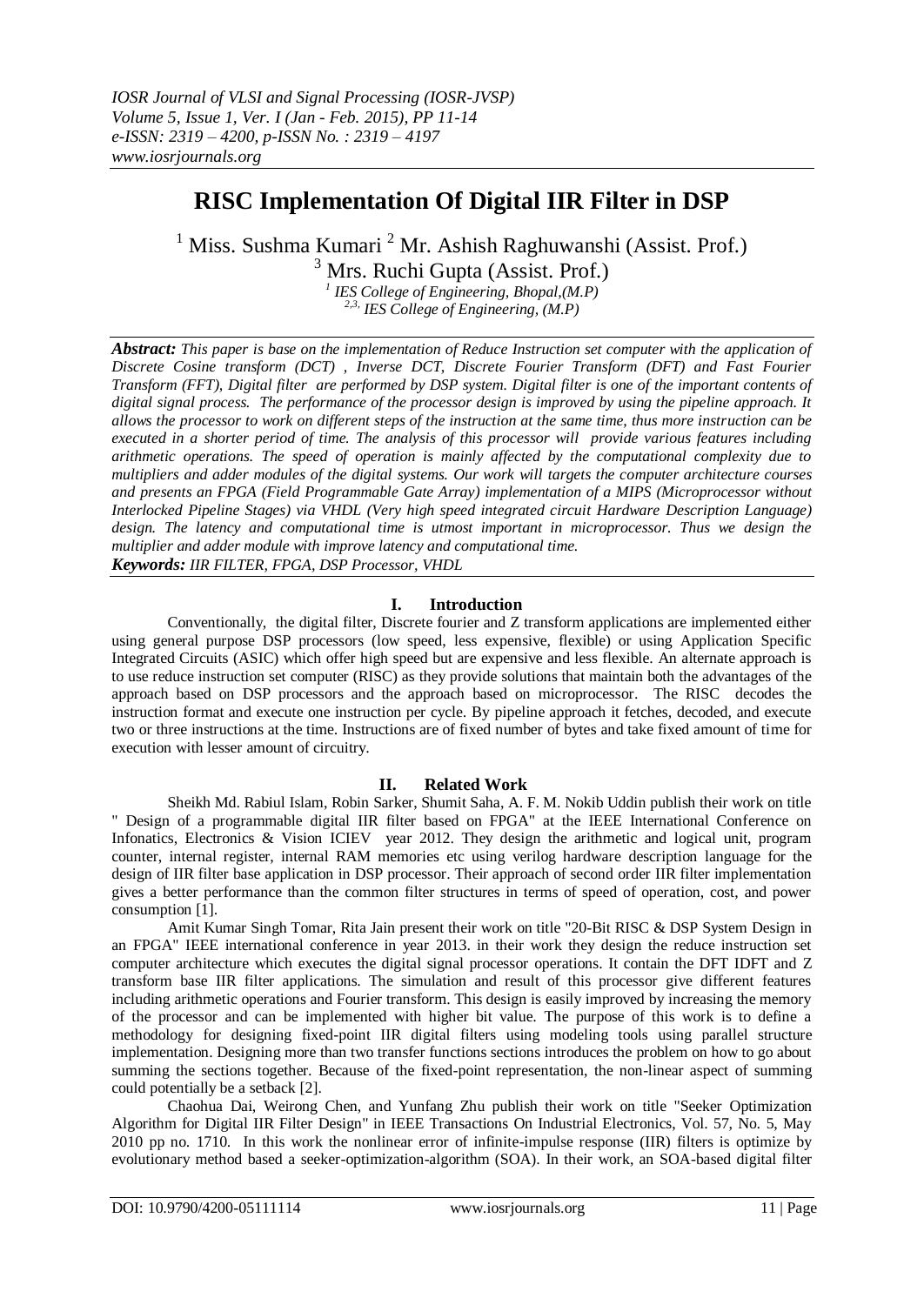design method has been proposed, and the benefits of SOA for designing digital IIR filters have been studied [3].

#### **III. Principles Of IIR Digital Filter**

Digital filter is actually a linear time-invariant discrete system using finite precision algorithms, and its function is actually achieved by a large number of addition and multiplication operations [4]. IIR digital filters are recursive systems that involve fewer design parameters, less memory requirements, and lower computational complexity than finite impulse response (FIR) digital filters. It is characterized by the general linear constantcoefficient difference equation as follows:

$$
y(n) = -\sum_{k=1}^{N} a_k y(n-k) + \sum_{k=0}^{M} b_k x(n-k)
$$

Transforming this difference equation into the z-domain by means of the z-transform, such a class of linear time-invariant discrete-time systems is also characterized by the transfer function as follows:

$$
H(z) = \frac{\sum_{k=0}^{M} b_k z^{-k}}{1 + \sum_{k=1}^{N} a_k z^{-k}}
$$

Different structures of IIR filters are described by the difference equation in above. These structures are referred to as direct-form realizations. It should be noted that although these structures are different from one another by design, they are all functionally equivalent. Three prominent direct-form realizations are the Direct-Form I, the Direct-Form II, and the Transposed Direct-Form II structures. In terms of hardware implementation, the Direct-Form I structure requires M+N+1 multiplications, M+N additions, and M+N+1 memory location



#### **Fig Direct form realization**

The Direct-Form II structures require M+N+1 multiplications, M+N additions, and the maximum of {M,N} memory locations. Because the Direct-Form II structure requires less memory locations than the Direct-Form I structure, it is referred to as being canonic. Figure above shows an IIR digital filter in Direct-Form II format [4].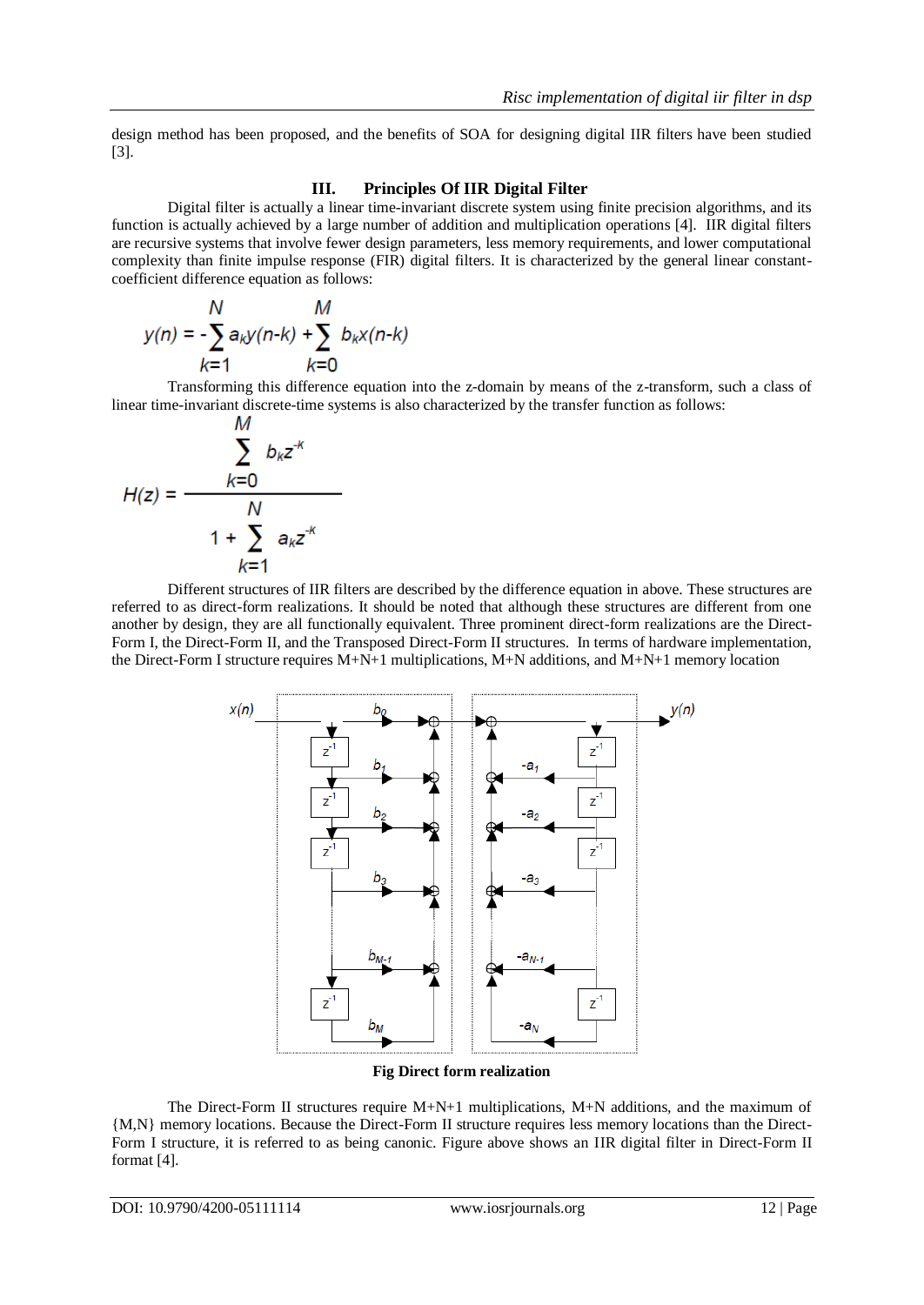

**Fig Direct form II realization**

## **IV. Modules Of Design**

The module design of RISC includes the Register, Instruction Memory, Data Memory, instruction fetch unit, instruction decode unit, the control unit, and execution unit. Instruction unit fetches the instruction code as per the address pointed by program counter register. It includes the incrementer logic to increment the content of program counter after every instruction byte execution. The instruction decoder decodes the instruction provided from the instruction fetch unit. The control unit generates the control signals for the operation of the arithmetic and logical operations. The memory read and writes signals are asserted for the control unit is use to access the data or write the data in memory.



**Fig Timing simulation of multiplier unit.**

The multiplier module is design for coefficients multiplication in the signal flow graph of direct form structures in IIR filter design.



**Fig RTL view of multiplier unit.**